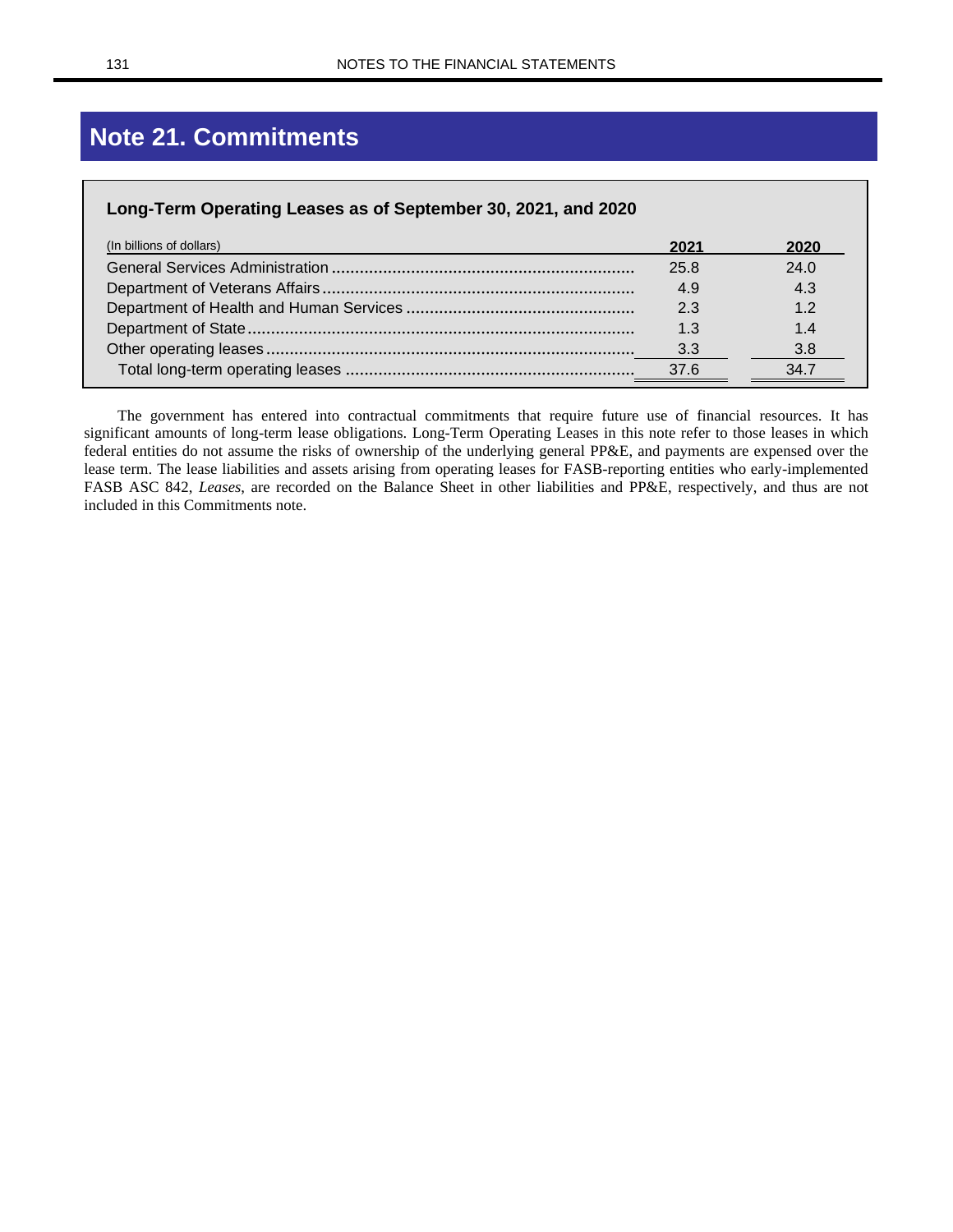| (In billions of dollars)                                          |         | <b>Restated</b><br>2020 |
|-------------------------------------------------------------------|---------|-------------------------|
|                                                                   | 2021    |                         |
| <b>Undelivered Orders - Unpaid:</b>                               |         |                         |
|                                                                   | 411.5   | 395.0                   |
|                                                                   | 321.4   | 138.6                   |
|                                                                   | 288.8   | 187.2                   |
|                                                                   | 141.1   | 125.3                   |
|                                                                   | 93.4    | 59.8                    |
|                                                                   | 84.5    | 78.4                    |
|                                                                   | 81.0    | 60.6                    |
|                                                                   | 37.3    | 55.3                    |
|                                                                   | 33.9    | 31.7                    |
|                                                                   | 26.8    | 28.4                    |
|                                                                   | 20.7    | 15.0                    |
|                                                                   | 20.5    | 19.5                    |
|                                                                   | 20.1    | 21.6                    |
|                                                                   | 149.9   | 252.1                   |
|                                                                   | 1,730.9 | 1,468.5                 |
| <b>Other Commitments:</b>                                         |         |                         |
|                                                                   | 254.1   | 254.1                   |
|                                                                   | 162.6   | 123.4                   |
| Callable capital subscriptions for Multilateral Development Banks | 125.6   | 123.3                   |
|                                                                   | 18.1    | 19.0                    |
|                                                                   | 560.4   | 519.8                   |

### **Undelivered Orders and Other Commitments**

#### **Undelivered Orders - Unpaid**

Undelivered orders, included in this note disclosure, represent the value of goods and services ordered that have not yet been received and that have not been prepaid. As of September 30, 2021, and 2020, the total reported undelivered orders were \$1,730.9 billion and \$1,468.5 billion, respectively. Undelivered orders had a net increase of \$262.4 billion from 2020 to 2021. While Treasury, which is included in All other entities in the above table, had a decrease in undelivered orders, Education, HHS and HUD all experienced increases. Treasury's decrease in undelivered orders from \$120.5 billion in FY 2020 to \$5.9 billion in FY 2021, was primarily the result of a \$114.6 billion de-obligation of undisbursed but previously committed CARES Act funds. Refer to Note 8—Investments in Special Purpose Vehicles for additional information. Education had a \$182.8 billion increase that resulted primarily from an increase in unpaid, undelivered orders related to COVID-19. HHS had a \$101.6 billion increase primarily due to COVID-19 activity. HUD also had an increase of \$33.6 billion primarily the result of COVID-19 activity.

#### **GSE Senior Preferred Stock Purchase Agreements**

As of September 30, 2021, and 2020, the maximum remaining potential commitment to the GSEs for the remaining life of the SPSPAs was \$254.1 billion, which was established on December 31, 2012. Refer to Note 9—Investments in Government-Sponsored Enterprises for a full description of the SPSPAs related commitments and contingent liability, if any, as well as additional information.